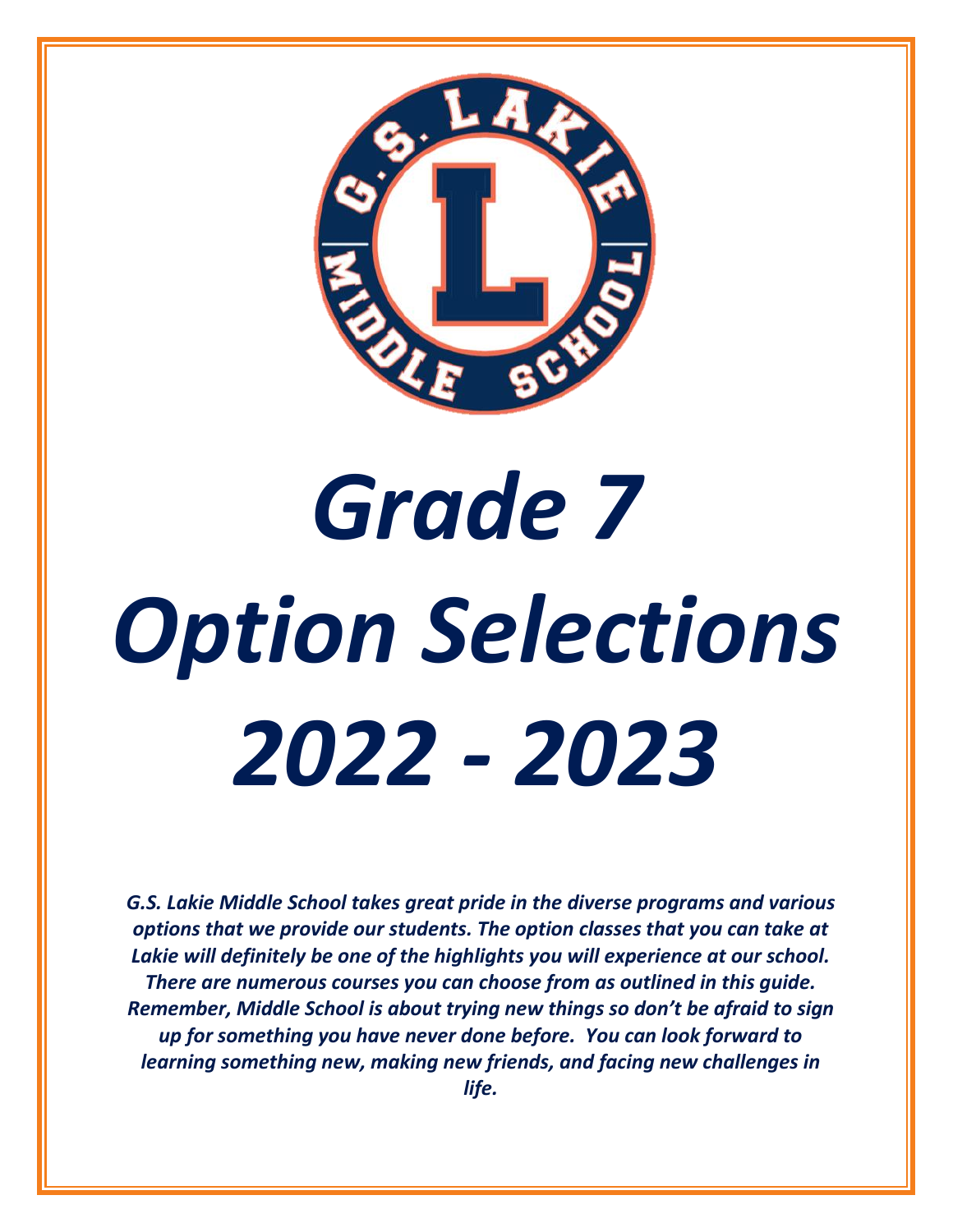### *Info You Will Want to Know When Selecting Options*

#### *Selecting Your Options*

Log into PowerSchool and click on the "**Class Registration**" tab. You will then see all available options for your grade level. Then select 8 options that you would be interested in taking.

#### **Please Note:**

• When you are done selecting your choices, you will need to hit "**OKAY**" on the bottom right of your screen. Only then will your selections be processed in the system.

#### *Mapping Out Your Option Selections*

In the space below, we have provided you with a planning map to help you identify your selections. Descriptions of the individual options can be found on the following pages, as well as within PowerSchool.

**Choosing Your Options:** You will be asked to select *8 option choices*. You may want to print, highlight, circle, or write down your choices so you can transfer them into PowerSchool.

#### *Reminders:*

- This process does not prioritize preferred options, nor do we track who selects options when. Once all selections are entered for all students, our software will populate as many students with their requested options as possible.
- We ask you over-select classes, as courses are filled based on interest and capacity limits.
- You will learn what options you will be taking in the fall.

**PLEASE NOTE**: Depending on student numbers, students' option selections, and teacher schedules, option courses may be cancelled.

**Art 7 Board Games 7 Computers 7 Cooperative Games 7 CTF - Innovative Design 7 Dance Grooves 7 Dance Hip-Hop 7** (2 terms) **Design Space 7 Digital Media 7 Drama 7**

**Electronic Music 7 Escape Room and Cryptography 7 Foods and Nutrition 7 Math 4 Life 7 Modern Shop & Maker Space 7 Music Band 7** (2 terms) **Music Guitar 7 Music Instrumental Perform 7 Music Rock & Pop 7 Numeracy 7**

**Outdoor Ed 7 Sewing & Fabric Arts 7 Spanish 7 Sports Enrichment 7 Strength & Conditioning 7 Wicked World of OZ – Performance 7 Yearbook 7**

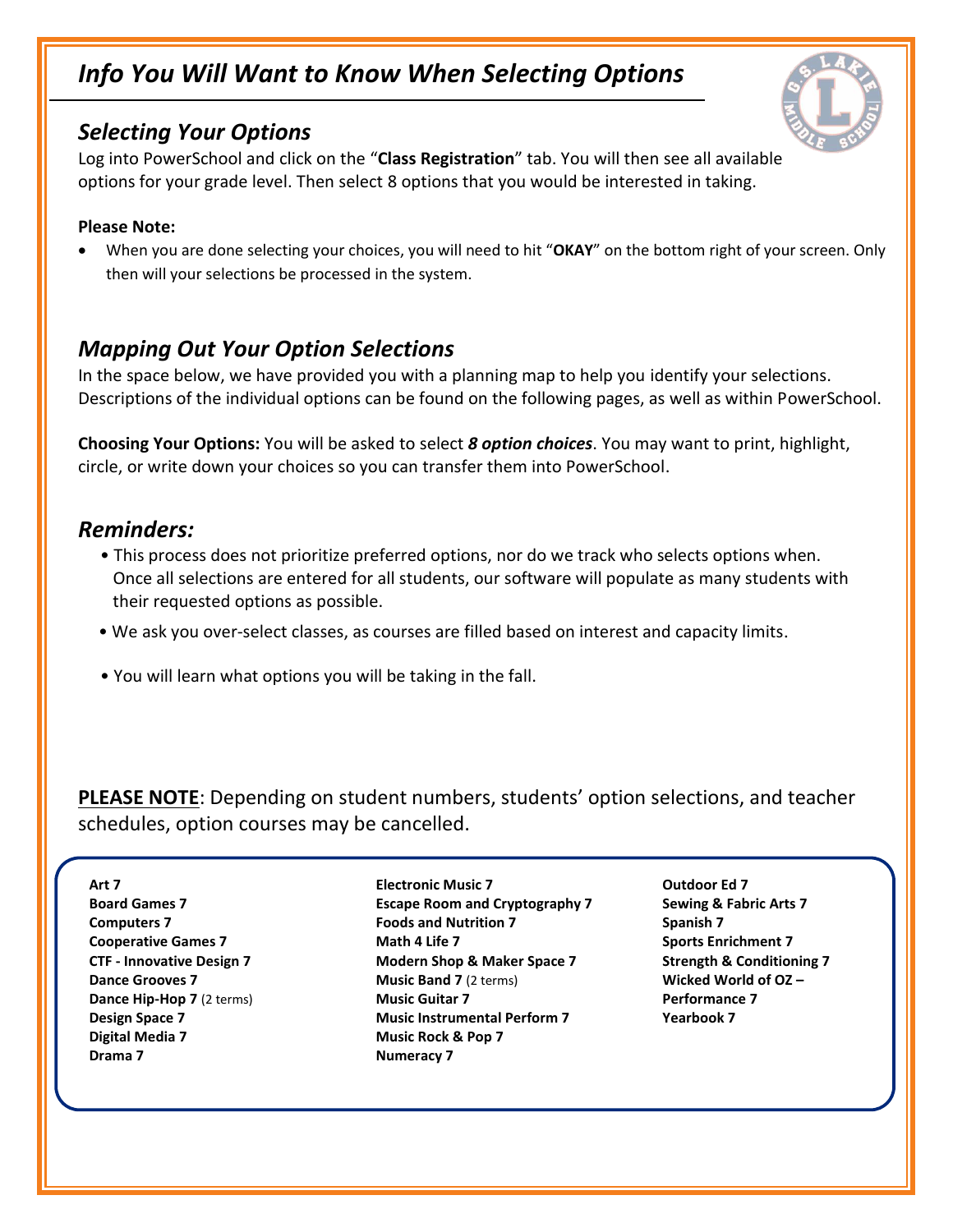### *Lakie's Option Program Menu*



### *ART 7*

 *Number of Terms: 1 Experience Needed: None Fees or Costs: Your Own Supplies*

Art is for everyone! If students took Art in grade 6, this course will provide them with different projects, different mediums, and different challenges than previously experienced in Art 6. In addition, students will be growing the skills learned and acquired previously. However, if a student missed out on the opportunity to take Art in grade 6, it won't matter… they will be great in this class too. Each Art project in Art 7 is designed to challenge the student and teach them at an individual level. Come and learn! Come and have fun! Come and Create! This class is for everyone and anyone and there is no experience or prerequisite required.

*Note:* There are additional supplies that you will need to purchase for this class. This list of supplies will be given out on the first day of the term.

### *BOARD GAMES 7*

 *Number of Terms: 1 Experience Needed: None Fees or Costs: None* In this option, we will explore and play a variety of different games. Along the way, you will also:

- increase brain function
- learn how to set goals and develop patience
- develop and strengthen relationships with new people
- increase happiness and decrease stress
- enhance creativity and self-confidence

### *COMPUTERS 7*

#### *Number of Terms: 1 Experience Needed: None Fees or Costs: None*

Computers 6 offers students a chance to develop their computer skills. The aim of the course is to equip students with the basic computer skills needed to enhance classroom assignments and projects during their middle school experience and beyond. This course will focus on areas such as email use, file organization, keyboarding, word processing and web design. Students will learn how to utilize their One Drive, MS TEAMS and MS Office 365 which they have access to at home through the web. This is great course to take if you are less familiar with how to use a computer for practical applications. Students will be taught proper touch-typing techniques with the goal of achieving a minimum of 10 wpm with 90% accuracy.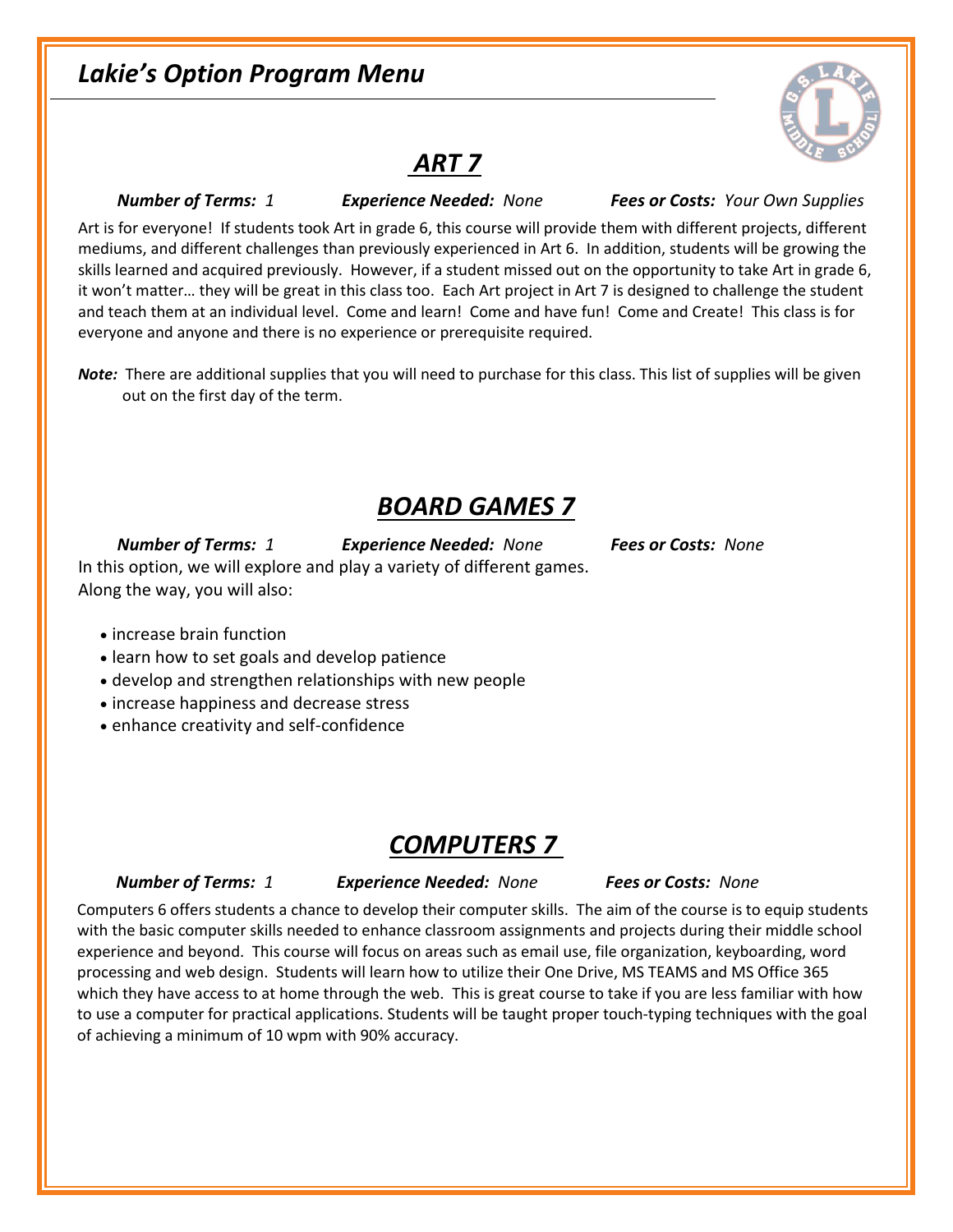### *COOPERATIVE GAMES 7*

*Number of Terms: 1 Experience Needed: None Fees or Costs: None*

Do you want to improve your strategic skills while playing games you love? If so, then this is the option for you! Students in this class will have fun playing a variety of games developing their abstract critical thinking and cooperation skills.

Some of the brain boosting benefits of strategic games include enhanced memory, concentration, strategy function and problem-solving skills.

Through cooperative games students will also develop their level of teamwork, conflict resolution, self awareness, communication and leadership.

### *CTF - INNOVATIVE DESIGN 7*

*Number of Terms: 1 Experience Needed: None Fees or Costs: \$20*

Innovative Design 7 emphasizes skill building; students will develop skills in collaboration, project management, design, and communication. This course is for individuals who can work in groups as well as alone while they embrace their curiosity and wonder for how things work and how we can make them better. Students will have access to computers, the sewing lab, a portable workshop as well as building kits. Projects they complete may include using machines and tools from the computer lab, sewing room, and shop.

Students will also have a Skills Day where they have a hands-on opportunity to learn about technology and skills that are used by community members in their careers. They will get their inspiration from each other, through challenges, researching, playing, and using found objects to create something awesome

This integrated CTF program is taught by 2 teachers who provide expertise in a variety of areas to help students complete challenges. The challenges help them learn the design process and put it into practice. Students are expected to be able to work well with others, be able to voice their ideas and collaborate with classmates. There is a \$15 course fee attached to this class, if this is a problem for your family please let us know.

**Links:** Grade 7 Skills Day – <https://www.youtube.com/watch?v=V5DjGHZvw3w>

# *DANCE GROOVES 7*

 *Number of Terms: 1 Experience Needed: None Fees or Costs: None*

This dance class is designed for those students who just want to come out and have fun grooving! During the Dance Grooves class, students will have the opportunity to try new dance skills and original choreography. This course incorporates a variety of dance styles and music. Through Participation in this class, students will improve muscle strength, balance, coordination, flexibility, core stability and cardiovascular fitness. Dance students will gain spatial awareness, self-awareness, self-confidence, musicality and develop a greater appreciation for the arts. **Please Note** - This is **NOT** a performance-based class and is meant to be a fun and relaxing way for students to try something new that they might not otherwise have the opportunity to try. Students will focus on learning new skills as oppose to mastering choreography for a live performance. A pair of indoor runners will be needed for this class.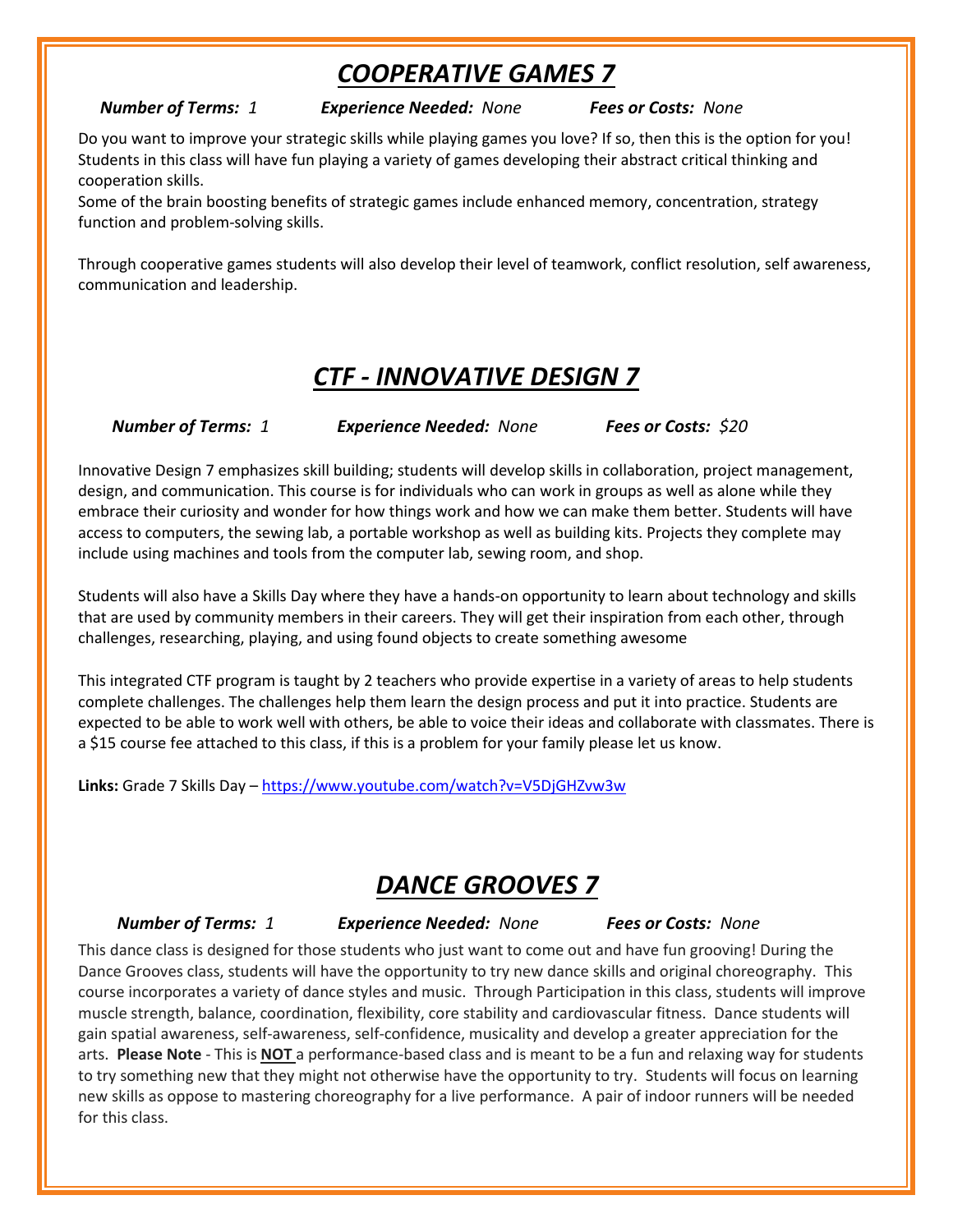# *DANCE HIP-HOP 7*

 *Number of Terms: 2 Experience Needed: None Fees or Costs: \$25*

As a member of the Lakie Hip-Hop **crew,** you will have the opportunity to master new dance skills and original choreography. This class is suitable for all levels from **BEGINNER** to advanced and it runs for **two terms**. Please note students enrolled in this class will have the opportunity to perform in our traveling **Hip-Hop tour**! You will feel like a star performing with stylish costumes and cool lighting effects. This course incorporates various dance styles such as hip-hop, break dancing, house, animation, tutting, waving, gliding, crumping, popping, locking and stomp.

In this class you will also get to participate in our **student choreography** unit. During this unit you will select your favorite music, choreograph a dance routine, design lighting, and choose your favorite performance outfit! Our student chorography unit challenges students to be creative, innovative and cooperative!

Through dance, students will gain spatial awareness, self-awareness, self-confidence, musicality and develop a greater appreciation for the arts. Participation in dance will improve muscle strength, balance, coordination, flexibility, core stability and cardiovascular fitness.

If you want to make new friends and have a blast moving to the music you love, this class is for you! Please note this option runs for two terms. A pair of indoor runners will be needed for this class. There is a **\$25 production fee** for this course.

# *DANCE: STUDENT CREATIONS AND PERFORMANCE 7*

*Number of Terms: 1 Experience Needed: Previous Gr 7 Dance Class Fees or Costs: \$25*

In this option students will have the opportunity to choreograph their own dances set to the music they love! This class will focus on improving technique

and exposing students to a variety of dance styles. Students will also get to design lighting, choose costumes and create music videos for their final projects.

Students will also have the opportunity to go on a field trip to perform and view other live dance shows!

### *DESIGN SPACE 7*

*Number of Terms: 1 Experience Needed: None Fees and Costs: \$20*

Students in Grade 7 learn new skills, develop existing skills and integrate them with other interests. They will investigate many techniques and then choose their favorites to make their projects.

Techniques that they may be exposed to are: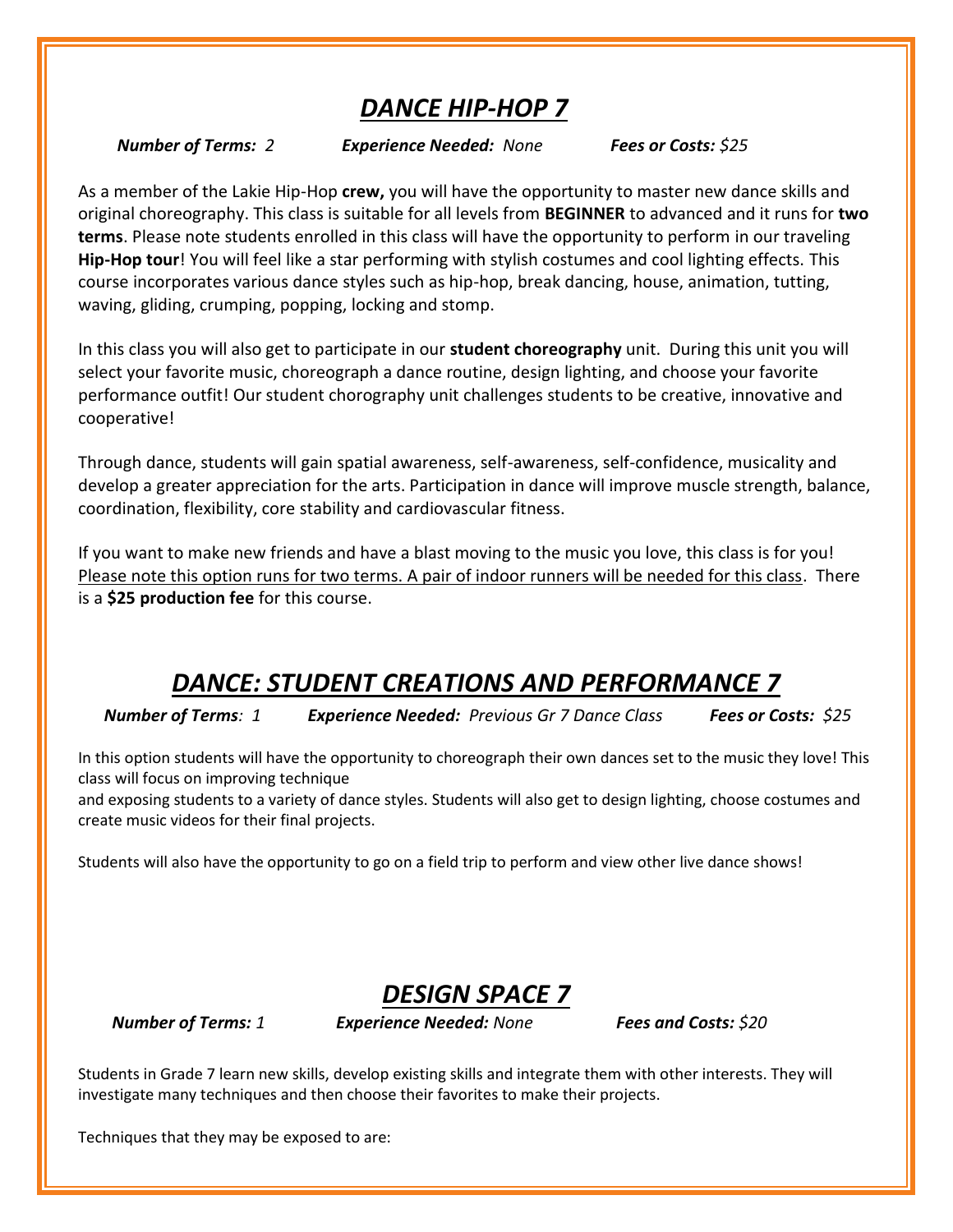- · Felting
- · Macramé
- · Beading
- · Cross Stitch/Embroidery
- · Surface embellishment
- · Quilting you design or use a pattern

Once projects for the term are determined, students will receive instruction on techniques and various machines including sewing and embroidery machines, Cricut and Go cutting systems, and the computer technology to help them complete their projects There is no pre-requisite for this class at any grade, all levels of experience are welcome, with the expectation that students can work somewhat independently once they have learned the skills.

In addition to the \$15 course fee, students may provide their own material for some projects, if this is a problem for your family please let us know.

### *DIGITAL MEDIA 7*

 *Number of Terms: 1 Experience Needed: None Fees or Costs: None*

Digital Media 7 students will be introduced to a variety of media tools and production techniques. Students will learn the basics of video editing (not filming) and will have the opportunity to explore different video editing programs. As part of the Career and Technology Foundations mandate, students will also be encouraged to investigate various technologies and link them to their own interests and passions. Students will be taught proper touch-typing techniques with a goal of achieving a minimum of 15 wpm with 90%+ accuracy.

### *DRAMA 7*

 *Number of Terms: 1 Experience Needed: None Fees or Costs: None*

**Drama 7 is for Everyone!** Whether a student took drama in grade 6 or not, we will improve and challenge their dramatic skills. We want to present everyone with the opportunity to come out and explore their creative side, while letting students have a blast at the same time! In Drama 7, students will work on improvisation skills, movement, speech, and much more. Each day will be new, and each day students will grow in confidence as we experiment with a variety of skills and performances. This is a fun class for anyone interested in the world of theatre.

# *ELECTRONIC MUSIC 7*

*Number of Terms: 1 Experience Needed: None Fees or Costs: None*

This course is geared up for all students with or without music skills!!!! The students will learn how to operate and run a recording studio and record their own hip hop beats and loop/songs. This is ideal for students who love computers and music!! Your instrument is your computer!!! We use Sound trap and Nuendo music programs for this innovative class. Sign up and let's creative some musical fusion!!!!!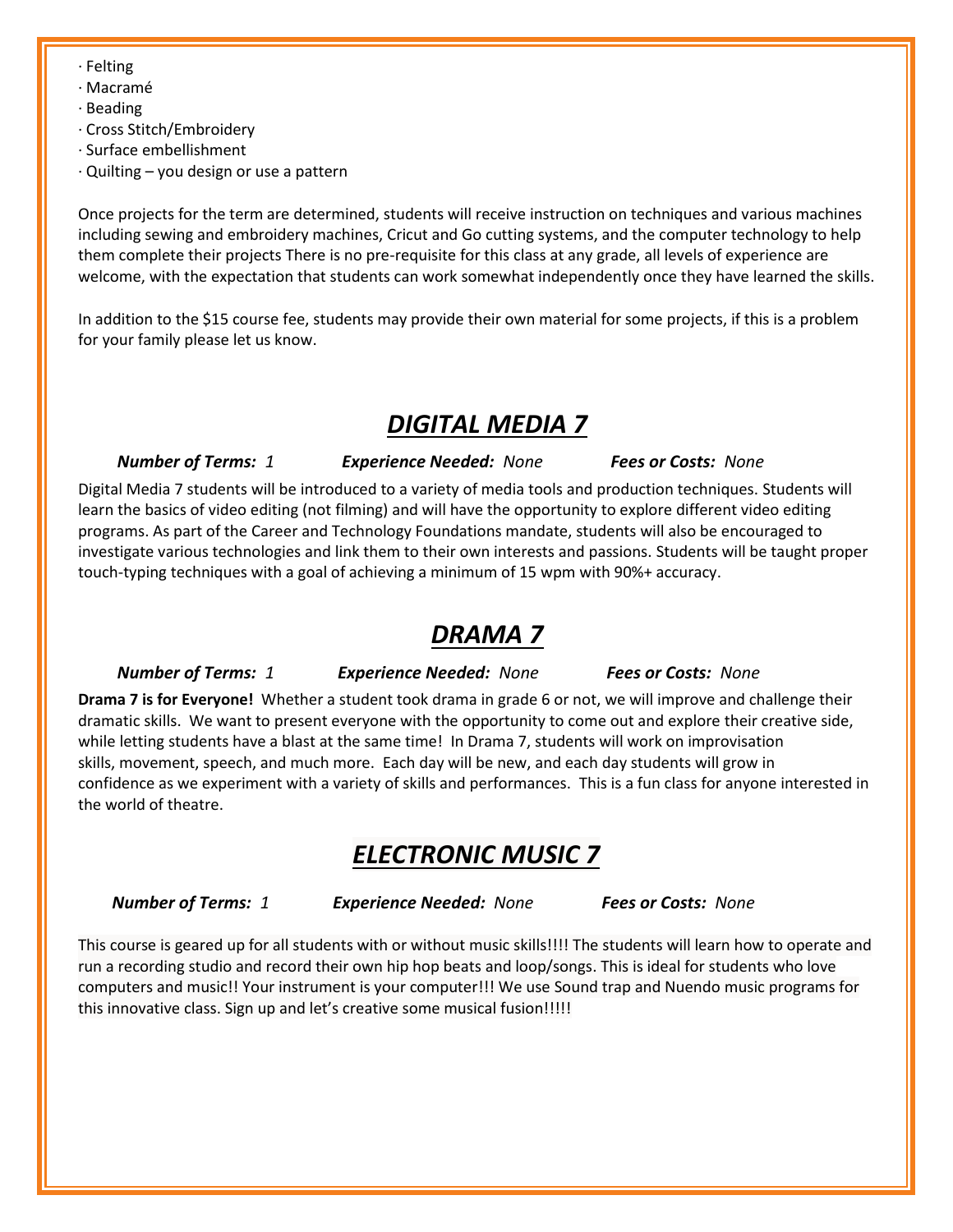### *ESCAPE ROOMS & CRYPTOGRAPHY 7*

*Number of Terms: 1 Experience Needed: None Fees or Costs: None*

Do you love puzzles, codes, and ciphers? Then this is the option for you! We will play escape rooms, learn about cryptography, and even get to work in groups to create puzzles and clues to design your own break-out room. Students who take this option need to be willing to develop their teamwork skills, as most projects will involve groupwork. 

#### *FOODS AND NUTRITION 7*

 *Number of Terms: 1 Experience Needed: None Fees or Costs: \$25*

Students in Grade 7 Foods will make (and eat) a variety of foods, they are taught to use basic tools, small electrical appliances and the stove and oven. Students are encouraged to make decisions about which foods they cook in class based on their nutritional needs, as well as food restrictions that may be present within their group. As they move up through the grade levels, students are encouraged to create and tackle recipes and projects that are more challenging, and to share their new skills and recipes with their families. There is no pre-requisite for this class at any grade, all levels of experience are welcome. There is a \$20 course fee attached to this class.

### *MATH 4 LIFE 7*

 *Number of Terms: 1 Experience Needed: None Fees or Costs: None*

Have you ever asked the question, "When am I ever going to use this?" Come and see how math is more than just what you learn in the classroom. Become a better chess player. Increase your odds of winning card games. Amaze your friends and family with magic card tricks. Use a ruler to become an amazing artist. Play, design and build boardgames. Learn how to take a \$20 allowance and turn it into \$20000. All this and more in Math for Life.

### *MODERN SHOP & MAKER SPACE 7*

 *Number of Terms: 1 Experience Needed: None Fees or Costs: \$15*

Lakie has an amazing construction shop and maker space that allows students to get some literal "hands on" experience working with tools and other construction materials. Our facility features not only woodworking, but metal fabrication and technology as well. The shop has all of the tools and machines that one would find in an industrial setting, as well as including some exciting technology such as a 3D printer, CNC computerized caving machine, and computers/video equipment for designing projects and documenting learning. All students who take shop start the term by passing a series of safety courses and quizzes before they are allowed to use the different power tools. However, in this shop course, students will have some flexibility in the projects that want to tackle. The ultimate goal is to reach a skill level where students can custom create projects that they want to build. Students are encouraged to share any and all construction project ideas with the teacher.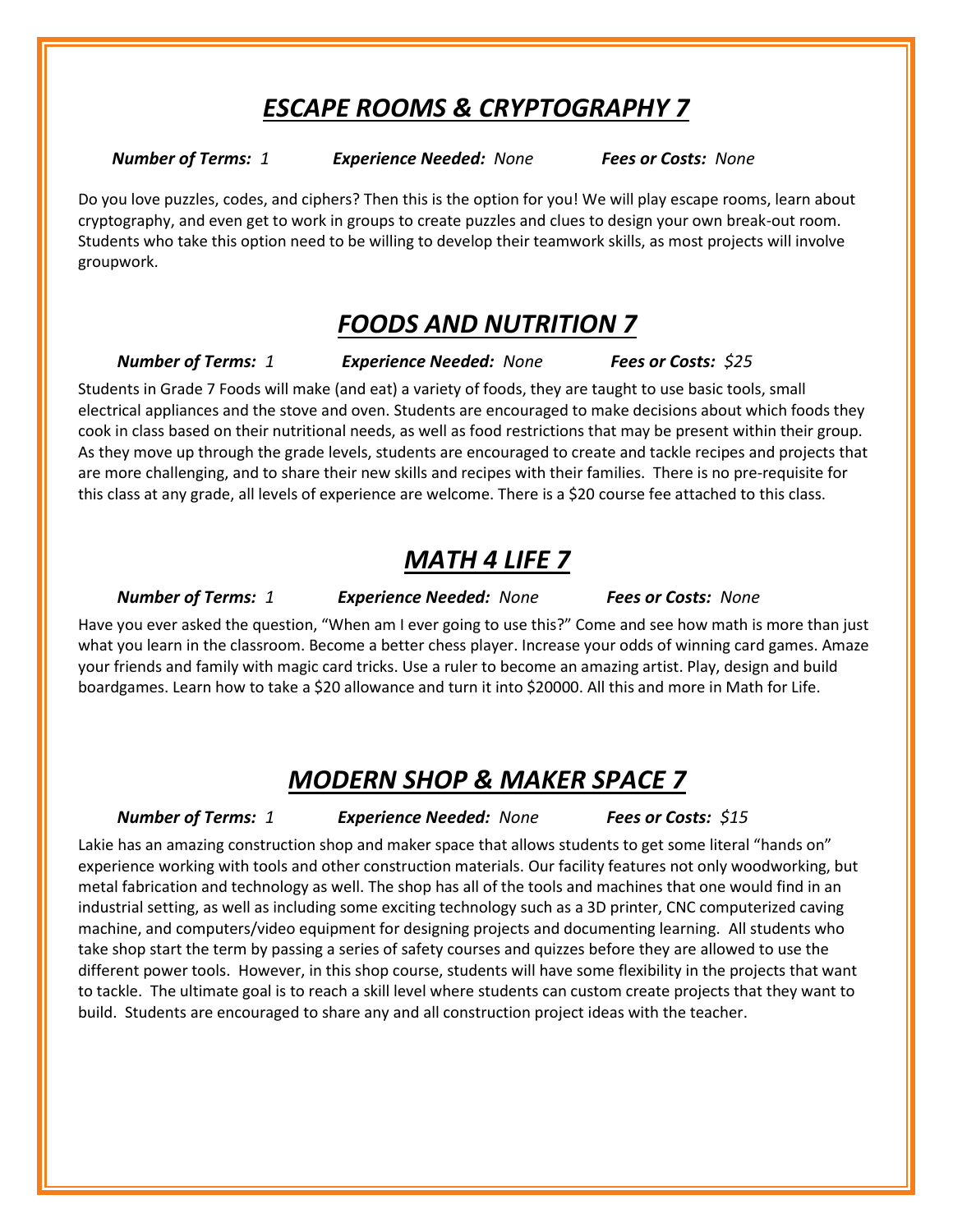### *MUSIC BAND 7*

#### *Number of Terms: 2 Experience Needed: None Fees or Costs: Instrument Rental*

If a student has taken band in Grade 6, then they are already a pivotal member within the Lakie performing arts community. Students who started in band last year will already have insight into the program and how it operates. They likely have an instrument (or two) that they are already playing and will continue to build upon in the coming school year. As a band member in grade 7 & 8, you will have earned the opportunity to be part of some amazing off-campus excursions.

**Note:** Students are required to provide their own instrument for band, with the exception of the French horn, baritone and tuba which are rented from the school. Instrument choices will be made in June. **Do not make arrangements for a rental instrument until a recommendation has been obtained from the band teacher**. If the family already owns an instrument, the student may use it; otherwise, an instrument may be obtained from one of the local suppliers of rental instruments.

### *MUSIC GUITAR 7*

 *Number of Terms: 1 Experience Needed: None Fees or Costs: None*

The grade 7 class picks up where the grade 6 class ended. More advanced techniques will be taught for the second-year player. Students will learn improvising techniques for guitar soloing. Students will learn to play the pentatonic scale in several keys. An importance will be placed on more advanced rhythm and sight-reading. More advanced songs will be introduced in pop, rock, and classical/Spanish guitar styles.

If you love rocking out in Guitar 7, you may find yourself in other classes like Rock & Pop in grade 8 where the inner Rock Star in you will be given the stage and spotlight to shine bright!!!!

Check out Mr. Arvay's Guitar webpage for more info: **<https://www.gslakieguitar.com/>**

### *MUSIC - INSTRUMENTAL TOUR 7*

 *Number of Terms: 1 Experience Needed: None Fees or Costs: Yes (see below)*

This is a term 3 music performance tour class for the serious Lakie music student. Students will gain new experience on their instruments (guitar, drums, keys, vocal) and learn "popular music" to be performed on a travelling music tour. Trips in the past several years have included Edmonton and Calgary. Performances have included Lethbridge elementary schools, West Edmonton Mall and venues in southern Alberta. There is a fee for this class ranging in the \$100.00 to \$200.00rangeto cover expenses and fundraising opportunities are available for students to pay off their trip! To sign up for this class you must have been in Guitar 7 in term one or two!!

# *MUSIC ROCK & POP 7*

 *Number of Terms: 1 Experience Needed: Guitar 6 Fees or Costs: None*

The grade 7 Rock & Pop option is an introduction to playing in a popular music group. Students will learn the basics of guitar, bass, drums and singing. Once skills are developed, the students will be put together to form their own "pop bands" and start working on songs. The groups will come up with a name and perform for various events. Students are **required** to have taken **either guitar, band or choral** to qualify for the class. New students to G.S. Lakie should talk to Mr. Arvay regarding the class.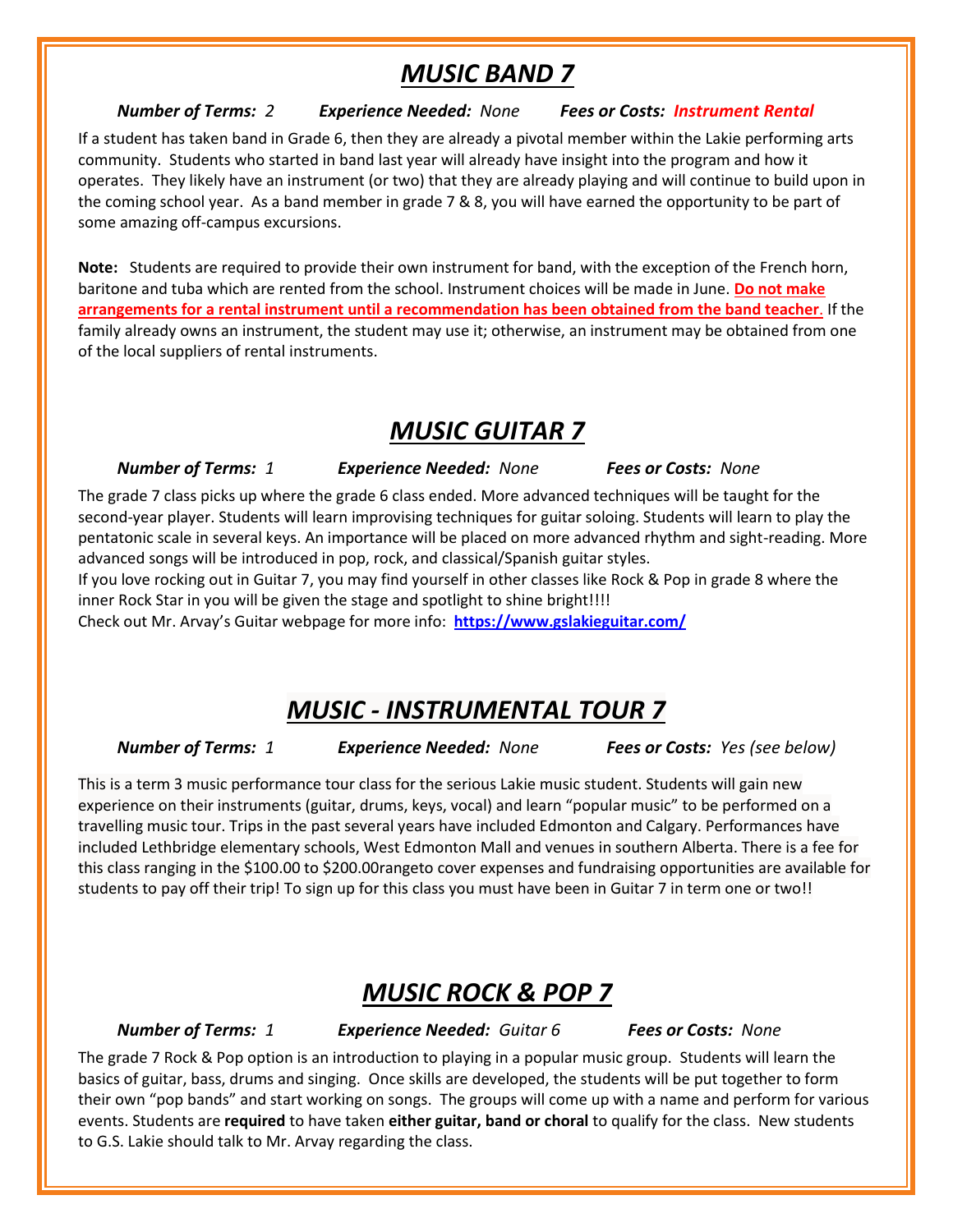# *NUMERACY 7*

#### *Number of Terms: 1 Experience Needed: None Fees or Costs: None*

This option is for students that struggle with math and would like a little more one to one help. We will look at strategies that will help them be more successful in math, how to prepare for exams, help with assignments, etc. We will also use this time to review material already covered. We will accomplish this through different means, such as games, whiteboard work, lessons, or whatever works for the individual.

#### *OUTDOOR EDUCATION 7*

 *Number of Terms: 1 Experience Needed: None Fees or Costs: \$90*

If you like the outdoors, and you love a challenge, then this is the option for YOU! The focus of this course will be on practical knowledge ranging from basic archery, wilderness survival, core camping skills, wildlife diversity and conservation, orienteering level 1-2, rock-climbing, and scuba-diving. Also, in this option you will learn about safe range set-up and procedures, determine your dominant eye, make a string bow, learn and use the 11 basic steps to archery success, and of course practice, in order to become proficient at shooting arrows at a target. Be prepared to learn everything from using a map and compass, to starting a fire all while working with others. This option will be action packed with many hands-on activities and will also involve many little challenge tasks along the way. This option does involve writing reports/assignments and small quizzes to determine knowledge retention.

**PARENTS** - Please be aware that this course will include an opportunity to go Scuba-Diving at the University of Lethbridge aquatic center. Scuba-Diving is listed as an AMBER activity and therefore you will be required to fill out waiver forms and pay the course fees in order to participate in this experience. Students are not required to partake in this activity, but those do have always left with a smile on their face.

**NOTE:** This option will be taught by a nationally certified archery instructor (sponsored by AHEIA and NASP) and all equipment will be provided for the course. There is a **\$90 fee** attached to this course. Fee covers a oneweek rock-climbing fieldtrip, archery equipment maintenance, and scuba-diving fieldtrip. This does not include potential fieldtrips over and above the ones mentioned here.

### *SEWING AND FABRIC ARTS 7*

 *Number of Terms: 1 Experience Needed: None Fees or Costs: \$15*

Students in Grade 7 will learn new skills, develop existing skills and integrate them with other interests. They will make projects using their hands and the sewing machines. Projects will be determined by student choice. Some projects that may be available are:

- Machine sewing- drawstring bag, pillowcase, throw pillow
- Cross Stitch/Embroidery- wall hangings, visible mending, stitch people designs
- Macrame'- paracord bracelets, key chains
- Weaving- wall hangings, placemats
- Beading- bracelets, designs
- Knitting/Crocheting- wash cloths, hats, scarves
- Applique and Machine Embroidery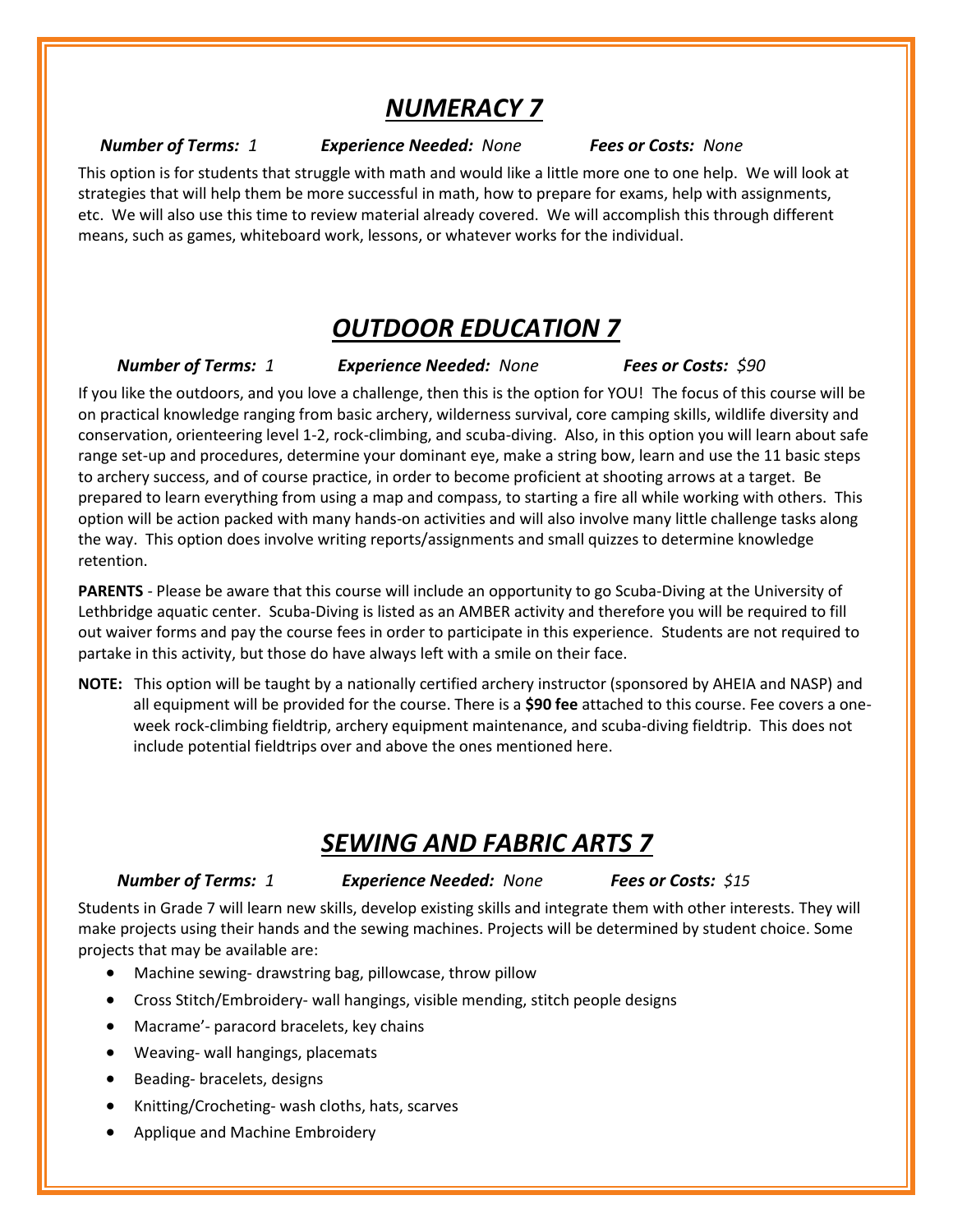Once projects for the term are determined, students will receive instruction on sewing and embroidery machines, Cricut and Go cutting systems, and the computer technology to help them complete their projects. There is no pre-requisite for this class, all levels of experience are welcome. In addition to the \$10 course fee, students provide their own material for some projects.

#### *SPANISH 7*

#### *Number of Terms: 1 Experience Needed: None Fees or Costs: None*

Did you know that Spanish is a more common native language than English? In this class, students will learn to speak, read and write in Spanish as they learn about the culture, food and music of various Spanish speaking countries. Although no previous experience with Spanish is required, it is recommended that students have taken Spanish 6. In the end, we want kids who just want to come and be immersed in a new language!

#### *SPORTS ENRICHMENT 7*

#### *Number of Terms: 1 Experience Needed: None Fees or Costs: None*

Here is a chance to enjoy physical games that you don't always have a chance to do in Phys Ed or community sports. Try Ultimate Frisbee, Disk Golf, Bocce, Speedminton, Spikeball, Tennis, underwater hockey, and other games that will have you moving, learning and laughing. Your marks is based on your attitude and effort as you learn new games and develop new skills. Gain marks each day for putting in your best effort, following the rules of the game, and showing a great attitude. If you show up with a positive attitude every day and do your best, you will be very successful in this class and hopefully have a lot of fun at the same time!

### *STRENGTH & CONDITIONING 7*

*Number of Terms: 1 Experience Needed: None Fees or Costs: None*

Do you want to be stronger? Do you want to jump higher? Do you want to run faster? Farther? This option will have you moving non-stop with some traditional and non-traditional training techniques to build full body strength and endurance. We will use the most of our time to work out every day and show you that you don't need a ton of space or special equipment to get in shape. You will get out of it whatever you are willing to put in, so come ready to sweat, push yourself and others and to grow and develop a faster, stronger you.

# *WICKED WIZARD OF OZ - PERFORMANCE CLASS 7*

*Number of Terms: 2 Experience Needed: None Fees or Costs: \$40*

Escape to a Wicked World full of imagination and adventure! Students in this class will have the opportunity to shine on and/or off stage through the elements of music, drama, dance and design. This ground-breaking collaboration will take place at the Yates Memorial Theatre, March 6-10, 2023. This is a new and exciting take on the Performing Arts at Lakie. The Oz production company will be taught by Sheldon Arvay, Courtney Wehlage, Kristi Legge, and Lori Adamson. Together these teachers will be creating a customized performing arts experience. Students will have the opportunity to specialize in specific areas and be exposed to a variety of other performing arts disciplines.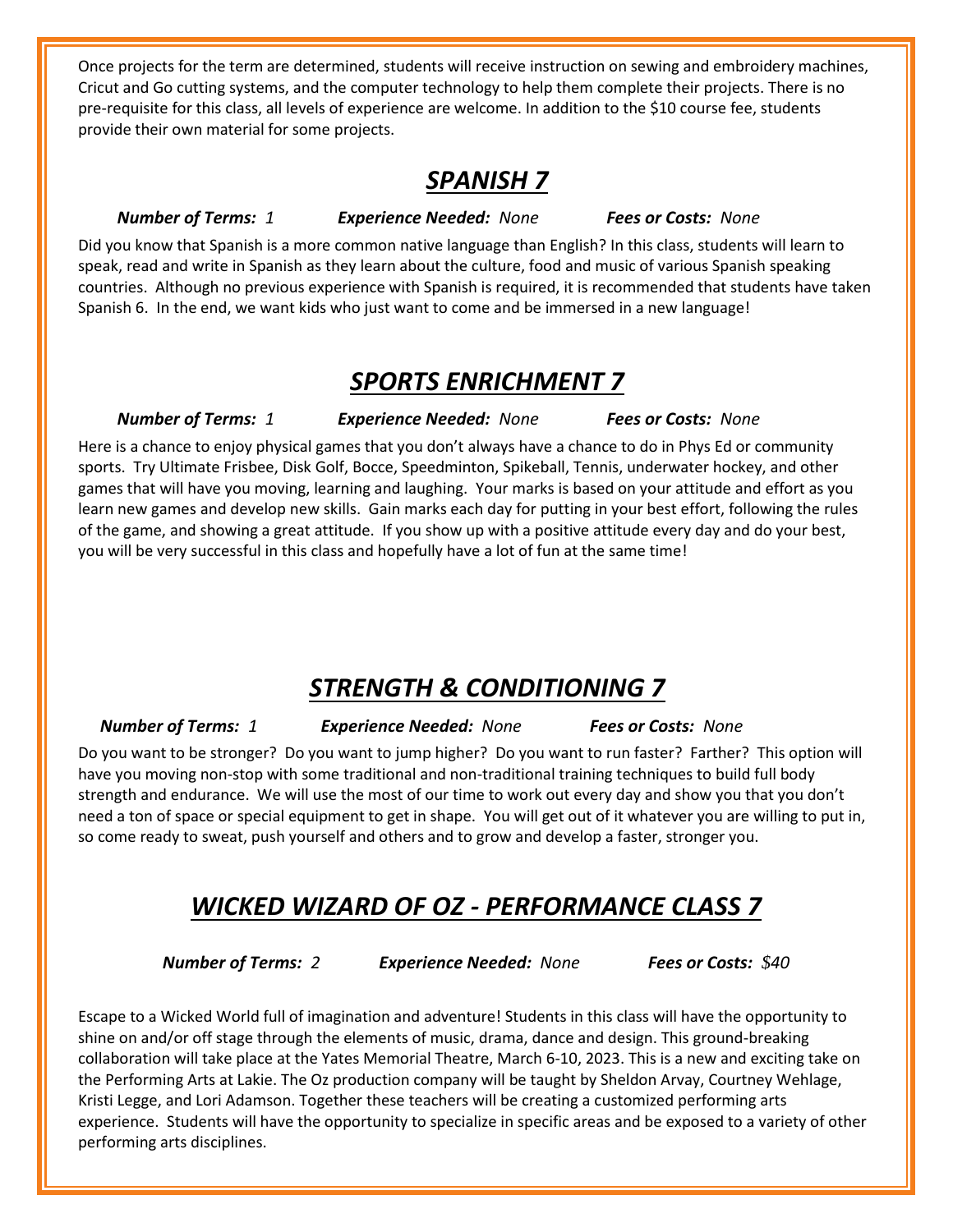Please note, there will be a \$40.00 production fee for this class and all students will receive a customized T-shirt. This option will take place during terms one and two.

Come join us for an unforgettable journey into Oz!

**Please note:**

- You will be sign up by selecting a specific discipline (dance, drama or design), but will have exposure to all of them.
- Duration lengths differ:
	- o Drama and Dance = 2 terms
	- $\circ$  Design = 1 term

# *YEARBOOK 7*

*Number of Terms: 1 Experience Needed: None Fees or Costs: \$10*

Are you interested in the way professionals create stunning print designs in magazines, newspapers, advertisements and yearbooks? In this course, you will learn all about print design and will practice producing stunning visual compositions. You will learn how to use Adobe InDesign and Photoshop software—the same software professionals using in the print media industry! You will even have the opportunity to create page layouts that will be used in the school's yearbook. If you're a creative, hard-working individual and a good team player, then this is the option for you!